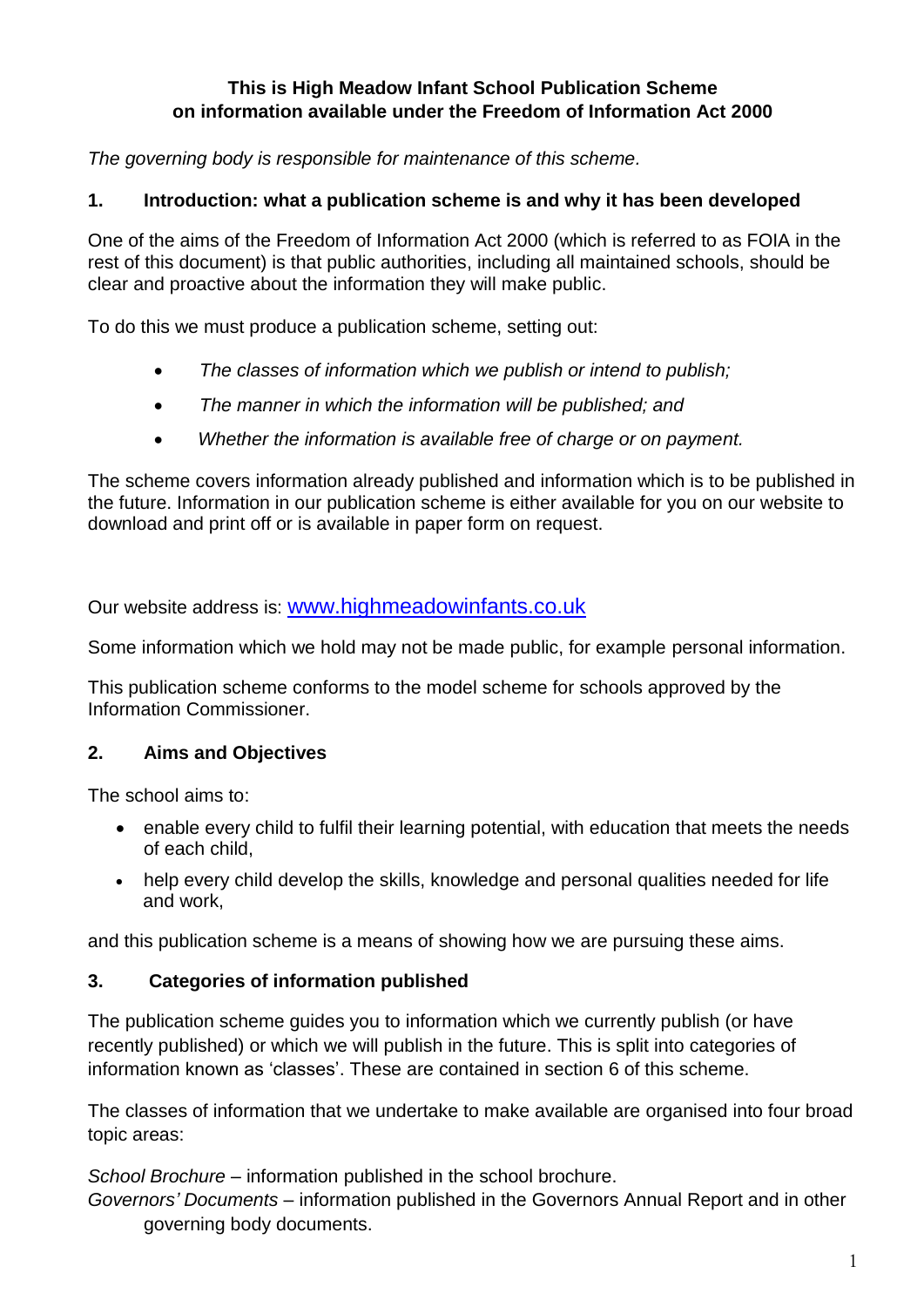- *Pupils & Curriculum* information about policies that relate to pupils and the school curriculum.
- *School Policies and other information related to the school* information about policies that relate to the school in general.

# **4. How to request information**

If you require a paper version of any of the documents within the scheme, please contact the school by telephone, email, or letter. Contact details are set out below.

#### Email: **admin2659@we-learn.com** Tel: **01675 462312** Contact Address: **Norton Road, Coleshill - B461ES**

To help us process your request quickly, please clearly mark any correspondence **"PUBLICATION SCHEME REQUEST**" (in CAPITALS please)

If the information you're looking for isn't available via the scheme**,** you can still contact the school to ask if we have it.

# **5. Paying for information**

Single copies of information covered by this publication are provided free unless stated otherwise in section 6. If your request means that we have to do a lot of photocopying or printing, or pay a large postage charge, we will let you know the cost before fulfilling your request. Where there is a charge this will be indicated by a £ sign in the description box.

### 6. Classes of Information Currently Published

**School Prospectus –** this section sets out information published in the school prospectus.

| <b>Class</b>                       | <b>Description</b>                                                                                                                                                                                                                                                                                                                                                                                                                                                                                                                                                                                                                                                                                                                                                                                                                                                                                               |
|------------------------------------|------------------------------------------------------------------------------------------------------------------------------------------------------------------------------------------------------------------------------------------------------------------------------------------------------------------------------------------------------------------------------------------------------------------------------------------------------------------------------------------------------------------------------------------------------------------------------------------------------------------------------------------------------------------------------------------------------------------------------------------------------------------------------------------------------------------------------------------------------------------------------------------------------------------|
| <b>School</b><br><b>Prospectus</b> | The statutory contents of the school prospectus are as follows:                                                                                                                                                                                                                                                                                                                                                                                                                                                                                                                                                                                                                                                                                                                                                                                                                                                  |
|                                    | the name, address and telephone number of the school, and the type of school<br>$\bullet$<br>the names of the head teacher and chair of governors<br>$\bullet$<br>information on the school policy on admissions<br>$\bullet$<br>a statement of the school's ethos and values<br>$\bullet$<br>The religious education provided, parents' right to withdraw their child from<br>$\bullet$<br>religious education and collective worship and the alternative provision for those<br>pupils<br>information about the school's policy on providing for pupils with special educational<br>$\bullet$<br>needs<br>number of pupils on roll and rates of pupils' authorised and unauthorised absences<br>$\bullet$<br>National Curriculum assessment results for appropriate Key Stages, with national<br>$\bullet$<br>summary figures<br>the arrangements for visits to the school by prospective parents<br>$\bullet$ |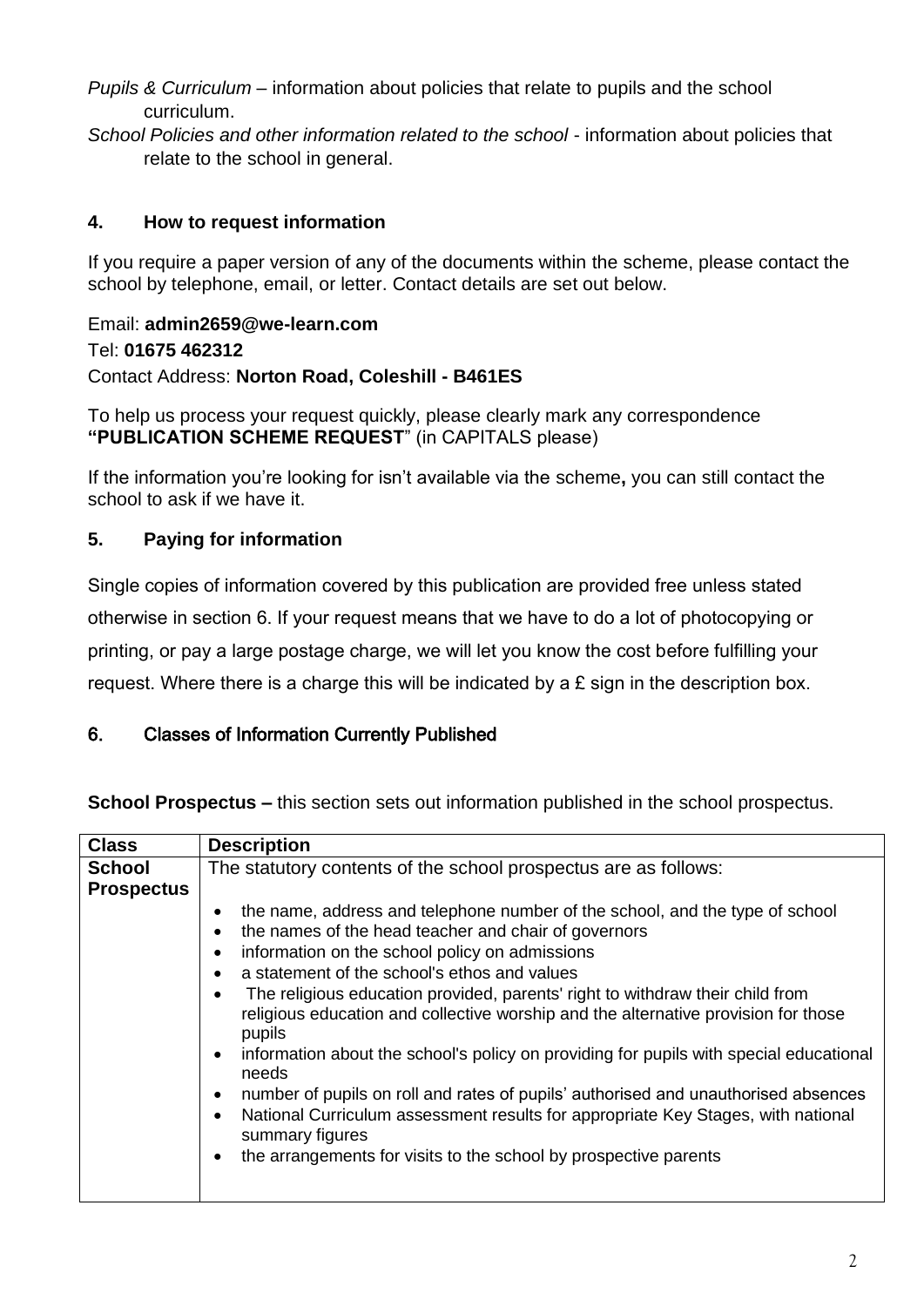**Information relating to the governing body–** this section sets out information published in governing body documents.

| <b>Class</b>                           | <b>Description</b>                                                                                                                                                                                                                                                                                                                                                                                  |
|----------------------------------------|-----------------------------------------------------------------------------------------------------------------------------------------------------------------------------------------------------------------------------------------------------------------------------------------------------------------------------------------------------------------------------------------------------|
| <b>Statutory</b>                       | The statutory contents of governors' documents are as follows:                                                                                                                                                                                                                                                                                                                                      |
| <b>Information</b>                     |                                                                                                                                                                                                                                                                                                                                                                                                     |
|                                        | details of the governing body membership, including name and address of<br>chair and clerk                                                                                                                                                                                                                                                                                                          |
|                                        | a statement on progress in implementing the action plan drawn up following an<br>inspection<br>a financial statement, including gifts made to the school and amounts paid to<br>$\bullet$<br>governors for expenses                                                                                                                                                                                 |
|                                        | a description of the school's arrangements for security of pupils, staff and the<br>premises                                                                                                                                                                                                                                                                                                        |
|                                        | information about the implementation of the governing body's policy on pupils<br>with special educational needs (SEN) and any changes to the policy during the<br>last year                                                                                                                                                                                                                         |
|                                        | a description of the arrangements for the admission of pupils with disabilities;<br>details of steps to prevent disabled pupils being treated less favourably than<br>other pupils; details of existing facilities to assist access to the school by pupils<br>with disabilities; the accessibility plan covering future policies for increasing<br>access by those with disabilities to the school |
|                                        | a statement of policy on whole staff development identifying how teachers'<br>$\bullet$                                                                                                                                                                                                                                                                                                             |
|                                        | professional development impacts on teaching and learning<br>number of pupils on roll and rates of pupils' authorised and unauthorised                                                                                                                                                                                                                                                              |
|                                        | absence                                                                                                                                                                                                                                                                                                                                                                                             |
|                                        | National Curriculum assessment results for appropriate Key Stages, with<br>$\bullet$                                                                                                                                                                                                                                                                                                                |
|                                        | national summary figures<br>a statement of the extent to which proposals in the post- inspection action plan                                                                                                                                                                                                                                                                                        |
|                                        | have been carried into effect                                                                                                                                                                                                                                                                                                                                                                       |
| <b>Class</b>                           | Description - £                                                                                                                                                                                                                                                                                                                                                                                     |
| <b>Instrument</b>                      | The name of the school<br>$\bullet$                                                                                                                                                                                                                                                                                                                                                                 |
| οf                                     | The category of the school<br>٠                                                                                                                                                                                                                                                                                                                                                                     |
| <b>Government</b>                      | The name of the governing body<br>٠                                                                                                                                                                                                                                                                                                                                                                 |
|                                        | The manner in which the governing body is constituted<br>$\bullet$                                                                                                                                                                                                                                                                                                                                  |
|                                        | The term of office of each category of governor if less than 4 years<br>The name of any body entitled to appoint any category of governor                                                                                                                                                                                                                                                           |
|                                        | The date the instrument takes effect                                                                                                                                                                                                                                                                                                                                                                |
| Minutes <sup>1</sup> of<br>meetings of | Agreed minutes of meetings of the governing body and its committees [current<br>and last full academic school year]                                                                                                                                                                                                                                                                                 |
| the                                    |                                                                                                                                                                                                                                                                                                                                                                                                     |
| governing                              |                                                                                                                                                                                                                                                                                                                                                                                                     |
| body and its                           |                                                                                                                                                                                                                                                                                                                                                                                                     |
| committees                             |                                                                                                                                                                                                                                                                                                                                                                                                     |

<u>.</u>

<sup>&</sup>lt;sup>1</sup> Some information might be confidential or otherwise exempt from the publication by law - we cannot therefore publish this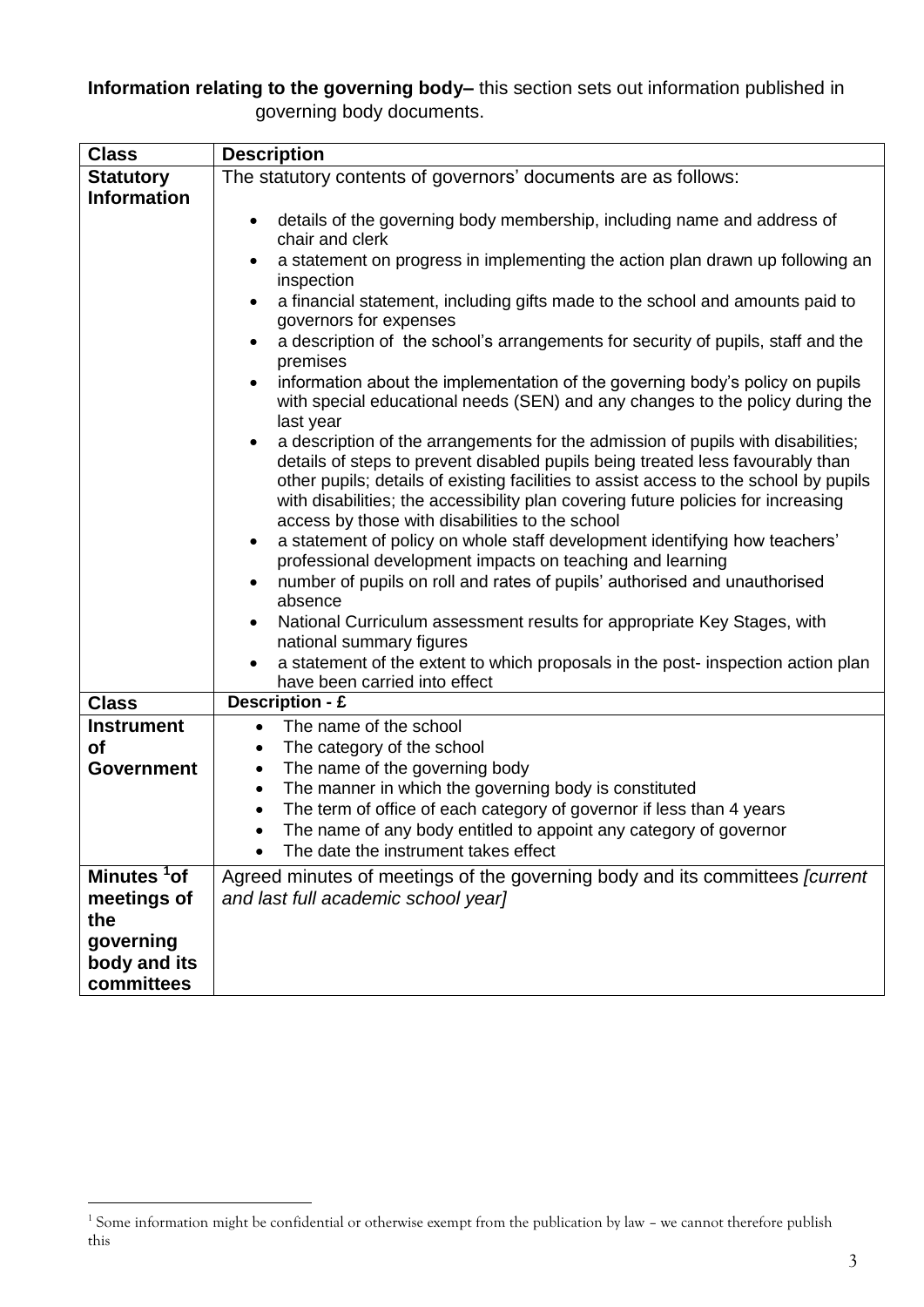**Pupils & Curriculum Policies -** This section gives access to information about policies that relate to pupils and the school curriculum.

| <b>Class</b>            | Description $-E$                                                              |
|-------------------------|-------------------------------------------------------------------------------|
| Home - school           | Statement of the school's aims and values, the school's responsibilities, the |
| agreement               | parental responsibilities and the school's expectations of its pupils for     |
|                         | example homework arrangements                                                 |
| Curriculum              | Statement on following the policy for the secular curriculum subjects and     |
| Policy                  | religious education and schemes of work and syllabuses currently used by      |
|                         | the school                                                                    |
| <b>Sex Education</b>    | Statement of policy with regard to sex and relationship education             |
| Policy                  |                                                                               |
| Special                 | Information about the school's policy on providing for pupils with special    |
| Education               | educational needs                                                             |
| <b>Needs Policy</b>     |                                                                               |
| Accessibility           | Plan for increasing participation of disabled pupils in the school's          |
| <b>Plans</b>            | curriculum, improving the accessibility of the physical environment and       |
|                         | improving delivery of information to disabled pupils.                         |
| <b>Race Equality</b>    | Statement of policy for promoting race equality                               |
| Policy                  |                                                                               |
| Collective              | Statement of arrangements for the required daily act of collective worship    |
| Worship                 |                                                                               |
| Child                   | Statement of policy for safeguarding and promoting welfare of pupils at the   |
| Protection              | school                                                                        |
| Policy                  |                                                                               |
| <b>Pupil Discipline</b> | Statement of general principles on behaviour and discipline and of            |
|                         | measures taken by the head teacher to prevent bullying                        |

**School Policies and other information related to the school -** This section gives access to information about policies that relate to the school in general.

| <b>Class</b>         | <b>Description</b>                                                           |
|----------------------|------------------------------------------------------------------------------|
| Published            | Published report of the last inspection of the school and the summary of     |
| reports of           | the report                                                                   |
| Ofsted referring     |                                                                              |
| expressly to the     |                                                                              |
| school               |                                                                              |
| Post-Ofsted          | A plan setting out the actions required following the last Ofsted inspection |
| inspection           |                                                                              |
| action plan          |                                                                              |
| Charging and         | A statement of the school's policy with respect to charges and remissions    |
| <b>Remissions</b>    | for any optional extra for which charges are permitted, for example school   |
| <b>Policies</b>      | publications, music tuition, trips                                           |
| School session       | Details of school session and dates of school terms and holidays             |
| times and term       |                                                                              |
| dates                |                                                                              |
| Health and           | Statement of general policy with respect to health and safety at work of     |
| <b>Safety Policy</b> | employees (and others) and the organisation and arrangements for             |
| and risk             | carrying out the policy                                                      |
| assessment           |                                                                              |
| Complaints           | Statement of procedures for dealing with complaints                          |
| procedure            |                                                                              |